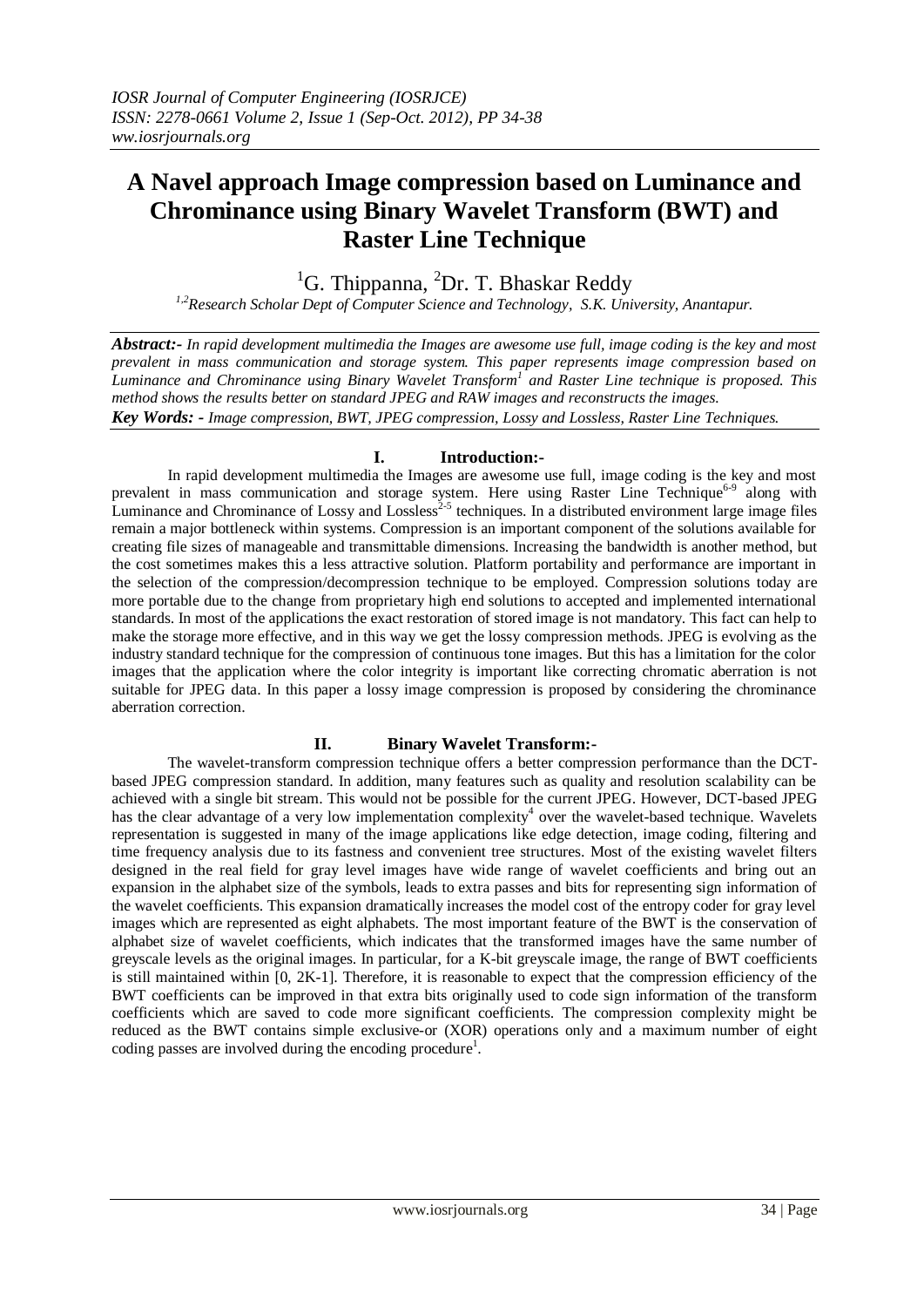#### *Proposed Method:-*

The proposed method is shown in **figure 1**



**Figure-1**: Block diagram for encoding of the proposed method

The given color image (RGB) is translated into YCbCr color space. All these components are decomposed using binary wavelet transform as stated in<sup>1</sup>. Chroma sub sampling of4:2:0 is done for decomposed Cb, Cr components which are followed by lossy mode compression. Decomposed Y components are subjected to lossless technique without sub-sampling. The resultant data tables are merged together to form the entire data table and the binary plane forming encoded image. The decoding procedure is shown in the **figure 2**



Figure 2: Block Diagram for decoding of the proposed method

#### *Procedure Main:-* **BEGIN**

callConvertToYCbCr ( ) // dividing the image into Y, Cb,Cr formats Call Raster\_Line\_Compress () // generate bit plane and data tables Call Raster\_Line\_Merge () // merge the bit plane and data table Call lossless compression () **END CONVERT\_TO\_YCbCr( )BEGIN**

//converting sourc image to Y,Cr,CbO pen source image File;

Open Y image file Open Cb image file Open Cr image file y //holds the y image pixel cb //holds the cb image pixel cr //holds the cr image pixel a //holds image current pixel b //holds image next pixel c // holds image next next pixel **While**( (a=read(sours\_image)!=eof) **BEGIN** b=read(sours\_image)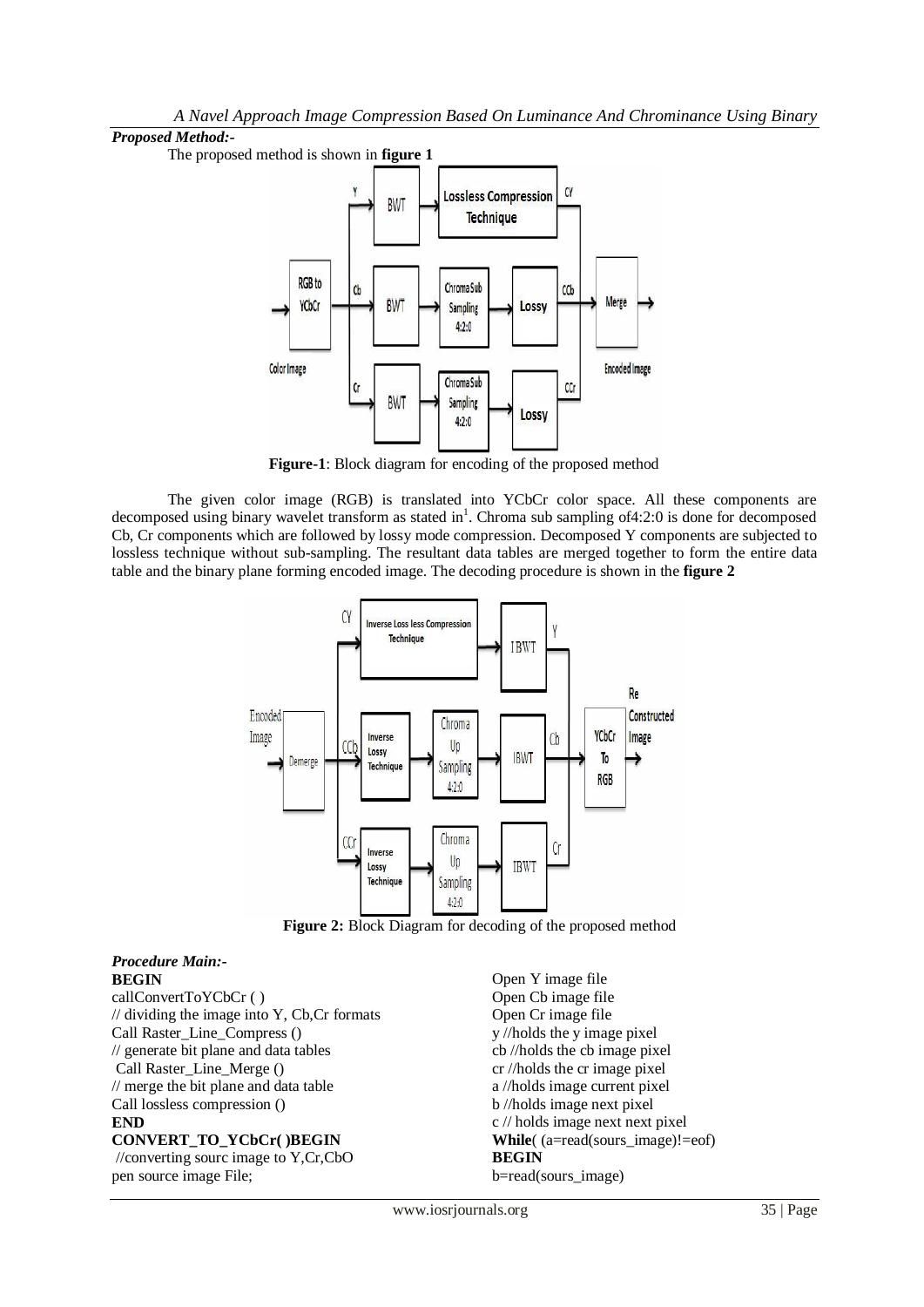*A Navel Approach Image Compression Based On Luminance And Chrominance Using Binary* 

c=read(sours\_image) y=caluclateY using a,b,c cb=calculate cb using a,b,c cr=calculate cr using a,b,c write y to Y\_image\_file write cb to Cb\_image\_file write cr to Cr\_image\_file

# **END**

Close source image file Close Y image file Close Cb image file Close Cr image file

## **END**

## **PROCEDURE**

# **Procedure Raster\_Line\_BPT\_Compress ()**

// subroutine generate bit plane and data table /\* Data Item Used \*/ Prev\_pixel // holds previous pixel Cur\_pixel // holds current pixel Bit\_plane /\* 8 bit number to hold the status bit to indicate wether pixel is retained or not retained\*/

# **BEGIN**

 Open raw image file Open bit plane file Open data table file Cur pixel=read(image) Write cur\_pixel to data table Append bit 1 to bit\_plane Prev\_pixel=cur\_pixel While((cur\_pixel=read(image))!=eof)

#### **BEGIN**

 /\* if repeated consecutive pixel value append 0 to bit plane to indicate that pixel duplicate so not retained\*/ if(cur\_pixel=prev\_pixel) then append bit 1 to bit\_plane write cur\_pixel to data table file prev\_pixel=cur\_pixel End If bit\_plane is full then Write bit plane to bitplane file If bit plane is not full then Write bit\_plane to bitplane file Close raw image file Close bitplane file Close data table file

 $/*$  to merge bit plane and data table files  $&$  generate intermediate compressed file\*/ /\* Data item used\*/ Cur\_byte Begin Open bit plane file Open data table file Open bpds file **While**((cur\_byte=read(bitplane file))!=eof)

**Procedure Raster\_Line\_BPT\_Merge ()**

#### **BEGIN**

Write cur\_byte to bpds file **End** While((cur\_byte=read(data table file))!=eof) Begin Write cur\_byte to bpds file **End**

#### **PROCEDURE LOSSLESS\_COMPRESSION () BEGIN**

/\*Design code for selecting image Compress compress buttons\*/ Cur\_Byte //current byte Prv\_Byte //Previous byte No of bytes //caluclating the no. of bytes BEGIN Open source image file Open data\_table file Open bit\_plane file Cur\_byte=read from source image file Prv\_byte=cur\_byte **Write** Cur\_byte to data\_table  $while((cur_b) \leq \text{read source image})! \neq \text{of})$ 

# **BEGIN**

bpData=(byte) left shift the bit\_plane data compare cur\_bytewith prv\_byte then write cur\_byte to data\_table bit\_data= 0 prv\_Byte=cur\_Byte; increment no of Bits with compare if no of Bits=8 then write bit\_data to bit\_plane file no of Bits=0 bpData=0 increment bpCount **END**

**End**

# **PROCEDURE**

#### *Results:-*

For this, an experimental analysis is one with the different raw images whose resolution is 128x128.Gruop 1 level based binary wavelet transform decomposition is implemented. The results obtained with the different thresholding values are tabulated.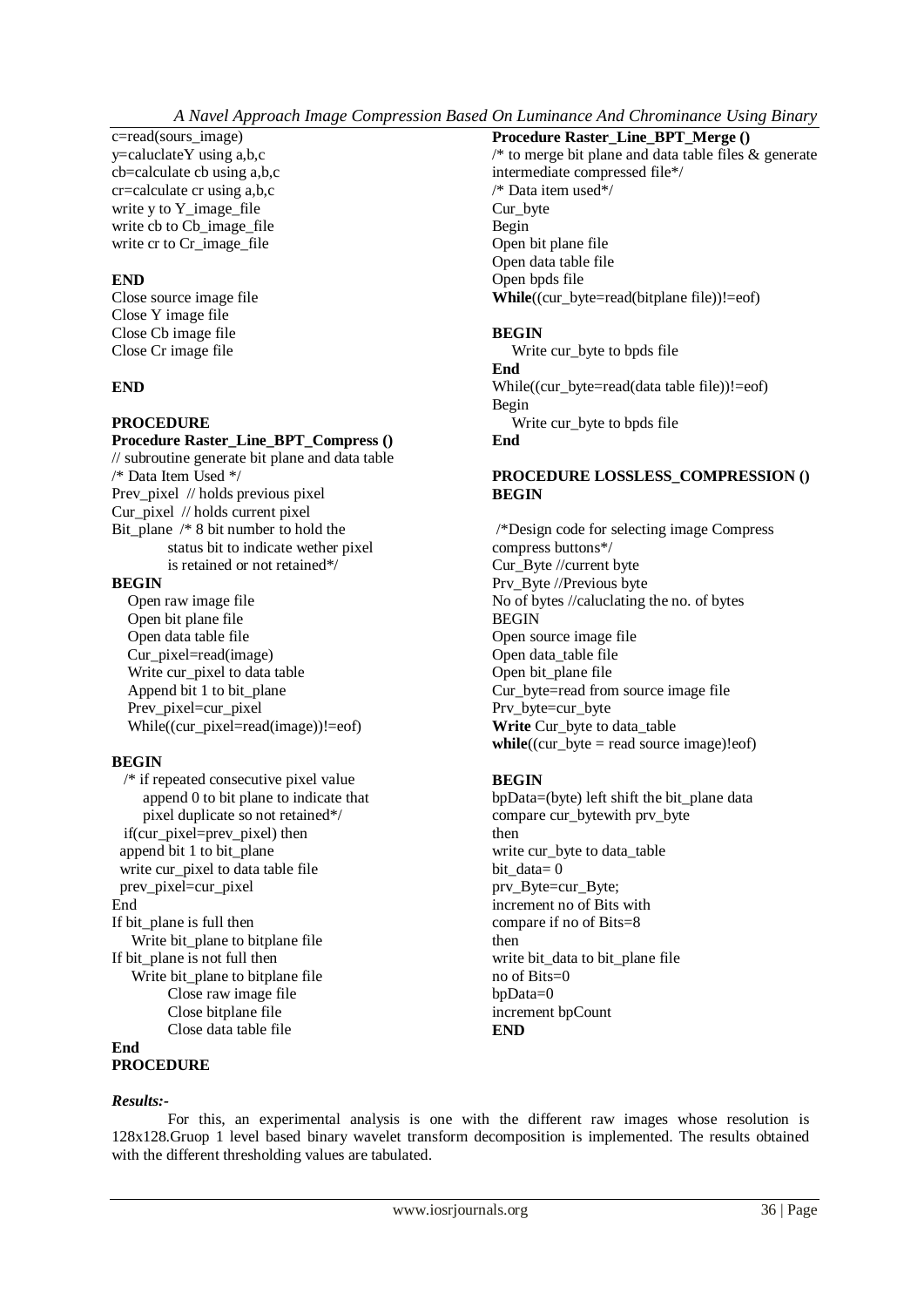

**Figure 3:** Sample test images for the experiment

STEP BY STEP ALGORITHM EXECUTION



**Figure 4:** (a) Original image (b) YCbCr image (c) Y-component (d) Cb-component (e) Cr-component (f) Restored image with threshold 8 of CR=1.8895 and PSNR=32

In this method of encoding sub sampling of 4:2:0 is done for Cb and Cr components followed by lossy coding. Thus, obtained encoded stream is merged together to form a compressed set of the given image. The encoded image is again split up into Y, Cb and Cr components which are by chroma up sampling. The inverse BWT is applied for details to restore them back to Y Cb and Cr components. These are again reconverted back into RGB to get a best view

#### **TABLE 1:** ANALYSIS OF COMPRESSION RATIO FOR VARIOUS THRESHOLD VALUES

| <b>THRESHOLD VERSUS CRR</b> |                 |                 |             |             |         |  |  |
|-----------------------------|-----------------|-----------------|-------------|-------------|---------|--|--|
|                             | TH <sub>4</sub> | TH <sub>8</sub> | <b>TH16</b> | <b>TH32</b> | TH64    |  |  |
| T32                         | 2.5039          | 3.789           | 5.97        | 10.38       | 16.009  |  |  |
| WIND                        | 1.6946          | 2.6768          | 4.3678      | 4.8998      | 51.125  |  |  |
| SOAP                        | 6.0339          | 19.5771         | 19.897      | 34.075      | 34.148  |  |  |
| <b>LENNA</b>                | 1.4595          | 1.8895          | 2.6125      | 3.6987      | 5.985   |  |  |
| <b>SANTA</b>                | 2.711           | 3.6171          | 35.6562     | 58.524      | 58.5245 |  |  |
| <b>KODIM</b>                | 2.384           | 3.251           | 4.7123      | 6.9357      | 9.7632  |  |  |
| <b>COFFEBEEN</b>            | 1.7054          | 2.6043          | 4.7096      | 34.077      | 51.0995 |  |  |
| <b>HWA</b>                  | 1.9378          | 2.5318          | 3.1032      | 3.5504      | 4.2304  |  |  |



Figure 5: Graphical analysis of threshold Vs compression ratio

#### **TABLE 2**: ANALYSIS OF THRESHOLD VALUE AND PSNR FOR DIFFERENT IMAGES

| THRESHOLD VERSUS PSNR |                 |                 |                  |         |         |  |  |
|-----------------------|-----------------|-----------------|------------------|---------|---------|--|--|
|                       | TH <sub>4</sub> | TH <sub>8</sub> | TH <sub>16</sub> | TH32    | TH64    |  |  |
| T <sub>32</sub>       | 33.716          | 33.156          | 32.74            | 32.26   | 32.2455 |  |  |
| <b>WIND</b>           | 35.2303         | 43.4356         | 32.9             | 32.5887 | 32.543  |  |  |
| SOAP                  | 35.309          | 34.768          | 34.356           | 34.2565 | 34.4    |  |  |